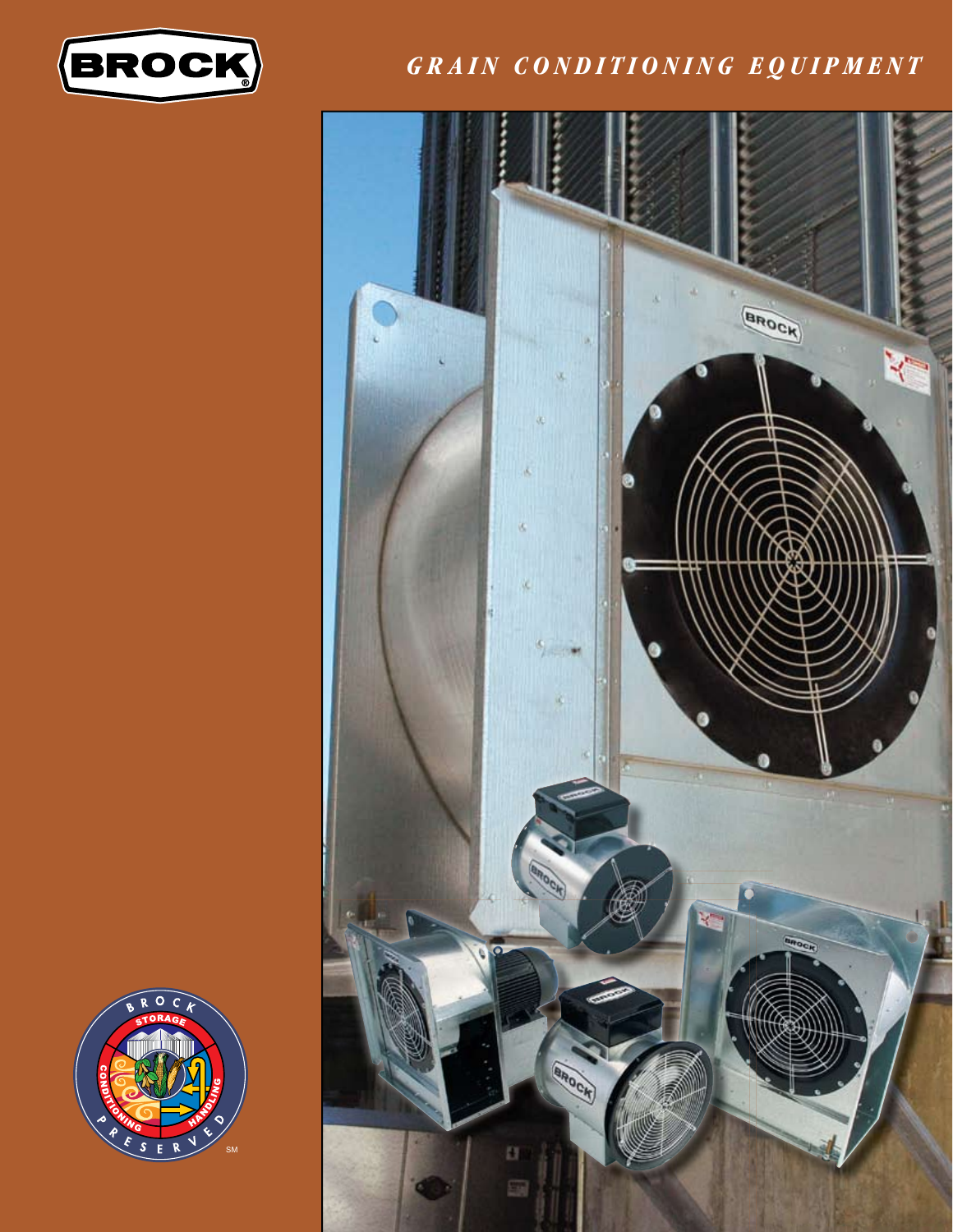

# *Axial Fans*



Totally-enclosed, air over (TEAO) **motors** are standard for all Brock GUARDIAN® Series axial fans.

> **Air vanes** are a standard feature on all 18-inch (457-mm) diameter and larger fans. The vanes aid efficient airflow at higher static pressures by reducing air turbulence.



Fan's **venturi opening** uses innovative curvature design for efficient air performance.

10-mil PVC coating on **screen guard** provides superior corrosion resistance and attractive appearance.



Two-piece bolt-together **motor mount/fan support** provides a solid connection for mounting the fan and aids fan stability during operation.



Dynamically-balanced cast aluminum **blade** has advanced air foil design for efficient air handling.





*GUARDIA <sup>N</sup> ® Se ri <sup>e</sup> <sup>s</sup> : A Complete Lin <sup>e</sup> o f Fans t o <sup>M</sup> eet Y o ur <sup>G</sup> rain C o ndi <sup>t</sup> <sup>i</sup> <sup>o</sup> ning Nee ds*

Totally-enclosed, fan-cooled (TEFC) **motors** are standard for all Brock GUARDIAN® Series centrifugal fans.



Dynamically-balanced, seam-welded steel **centrifugal wheel** features advanced air foil blade design to help maximize air performance.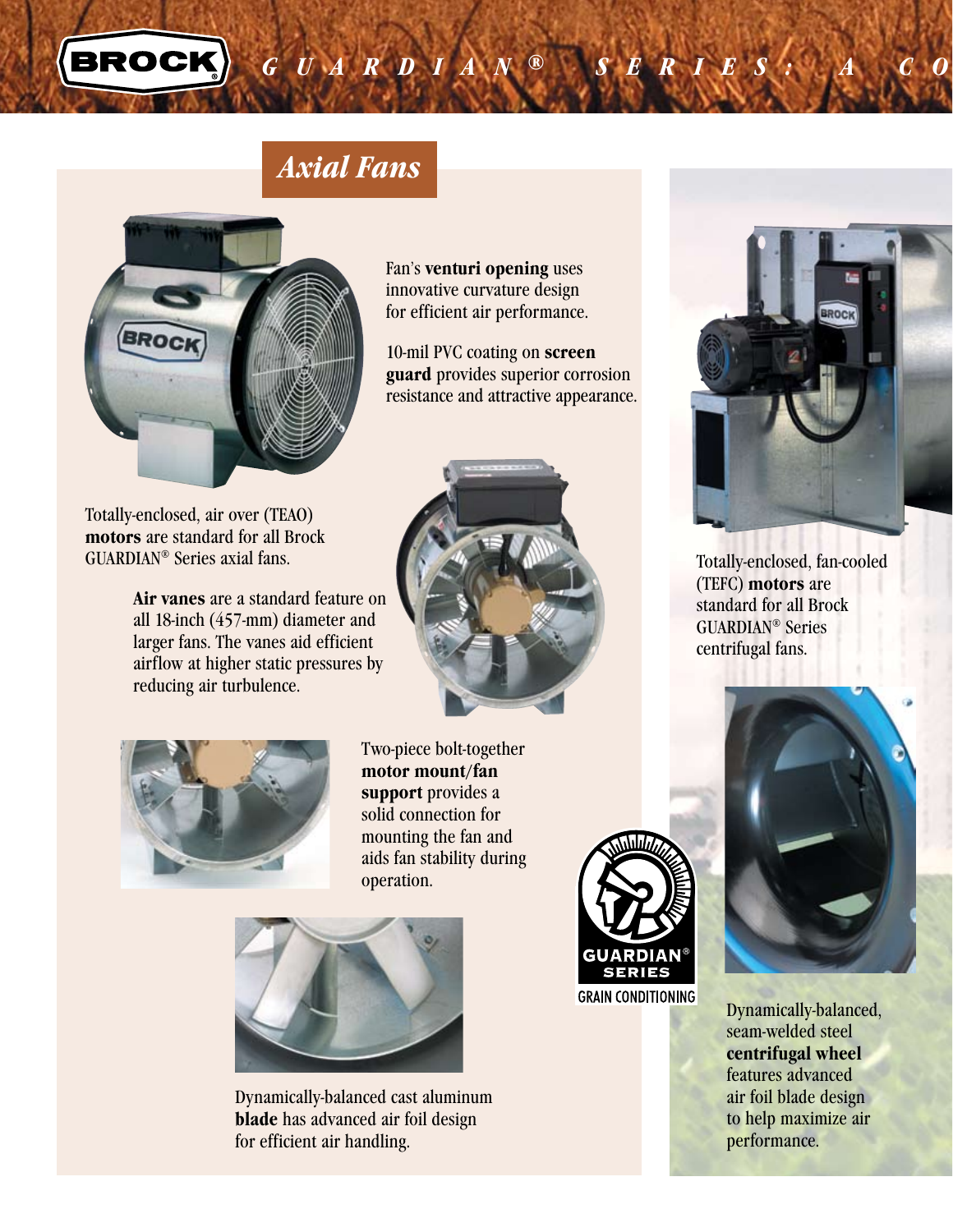# *High-Speed (3450 Rpm) and low-Speed (1750 Rpm) Centrifugal fans*

*GUARDIA <sup>N</sup> ® SeRIeS : A Complete lINe o f fANS t o meet YoUR GRAIN CoNDItIoNING NeeDS*

All Brock GUARDIAN® Series centrifugal fans have a reinforced, 12-gauge, galvanized **steel housing** for durability and long fan life. Fan's **air inlet orifice** uses an innovative design to promote better airflow into the centrifugal wheel to enhance fan performance.





**Diverter** and **baffle** help to redirect air spilling from the centrifugal wheel to encourage smooth, efficient fan operation.

10-mil PVC coating on **screen guard** provides superior corrosion resistance and attractive appearance.



**Use a flexible coupling** to connect this Brock low-speed centrifugal fan model to irrigation or other utility engines. Fan features:

- Heavy-duty two-inch (50-mm) diameter high-tensile steel drive shaft.
- Industrial-grade double pillow-block bearings.



Brock's low-speed centrifugal fan models have **adjustable feet** to assist with leveling the unit on the fan platform.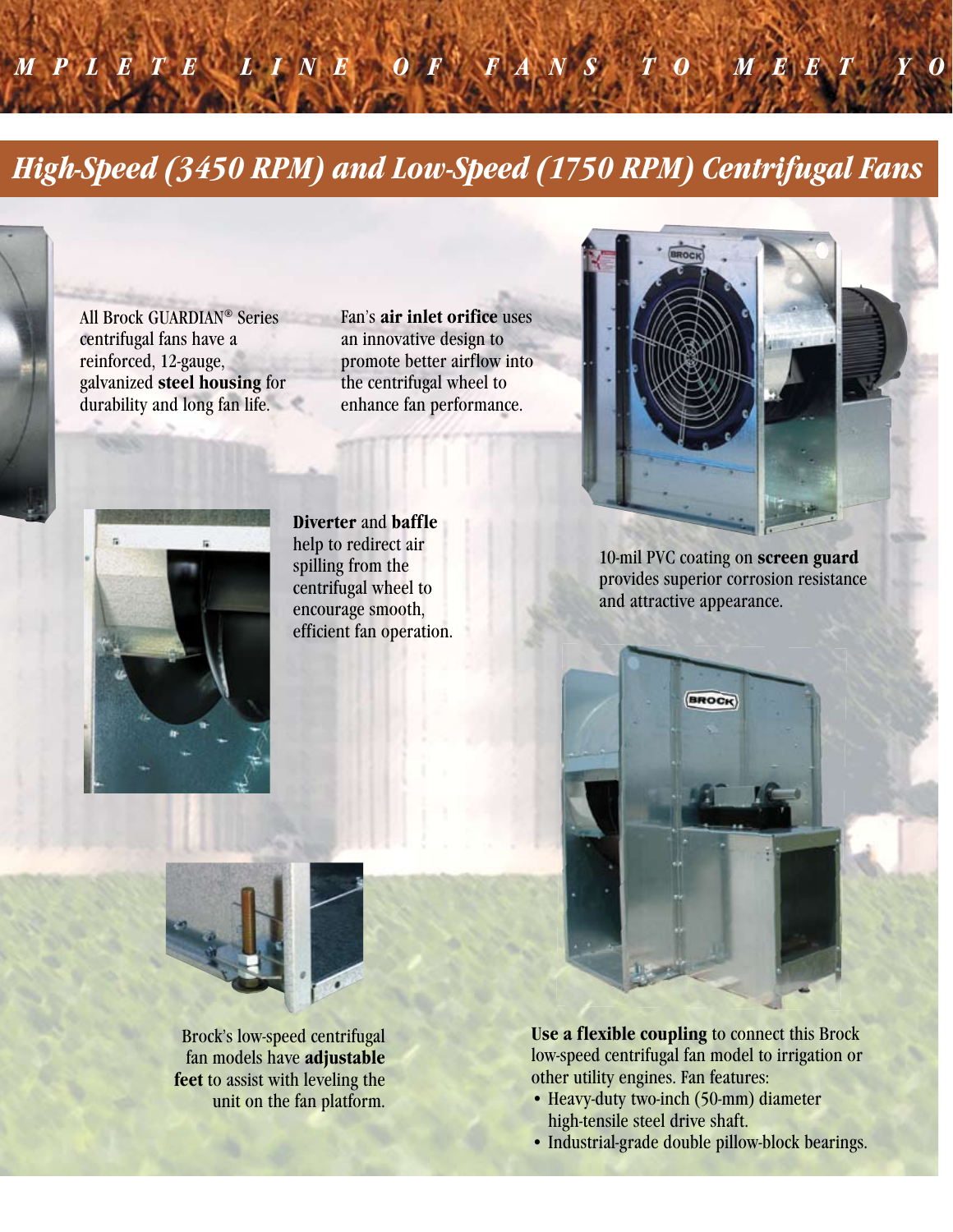# *Centrifugal In-Line Fans*

*GUARDIA <sup>N</sup> ® Se ri <sup>e</sup> <sup>s</sup> : A Complete Lin <sup>e</sup> o f Fans t o <sup>M</sup> eet Y o ur <sup>G</sup> rain C o ndi <sup>t</sup> <sup>i</sup> <sup>o</sup> ning Nee ds*



All Brock GUARDIAN® Series centrifugal in-line fans feature a reinforced, 12-gauge, galvanized **steel housing** for durability and long fan life.



Fan's **air inlet orifice** uses an innovative design to promote better airflow into the centrifugal wheel to enhance fan performance.

The unique **baffle** design helps to direct air into the centrifugal wheel to encourage smooth, efficient fan operation.





Dynamically-balanced aluminum **centrifugal wheel** features advanced air foil blade design to efficiently handle low airflows at medium to high static pressures.

Totally-enclosed, air over (TEAO) **motors** are standard for all Brock GUARDIAN® Series centrifugal in-line fans.

Two-piece bolt-together **motor mount/fan support** provides a solid connection for mounting the fan and aids fan stability during operation.





10-mil PVC coating on **screen guard** provides attractive appearance and superior corrosion resistance.



**Air straightening vanes** aid efficient air flow by reducing air turbulence.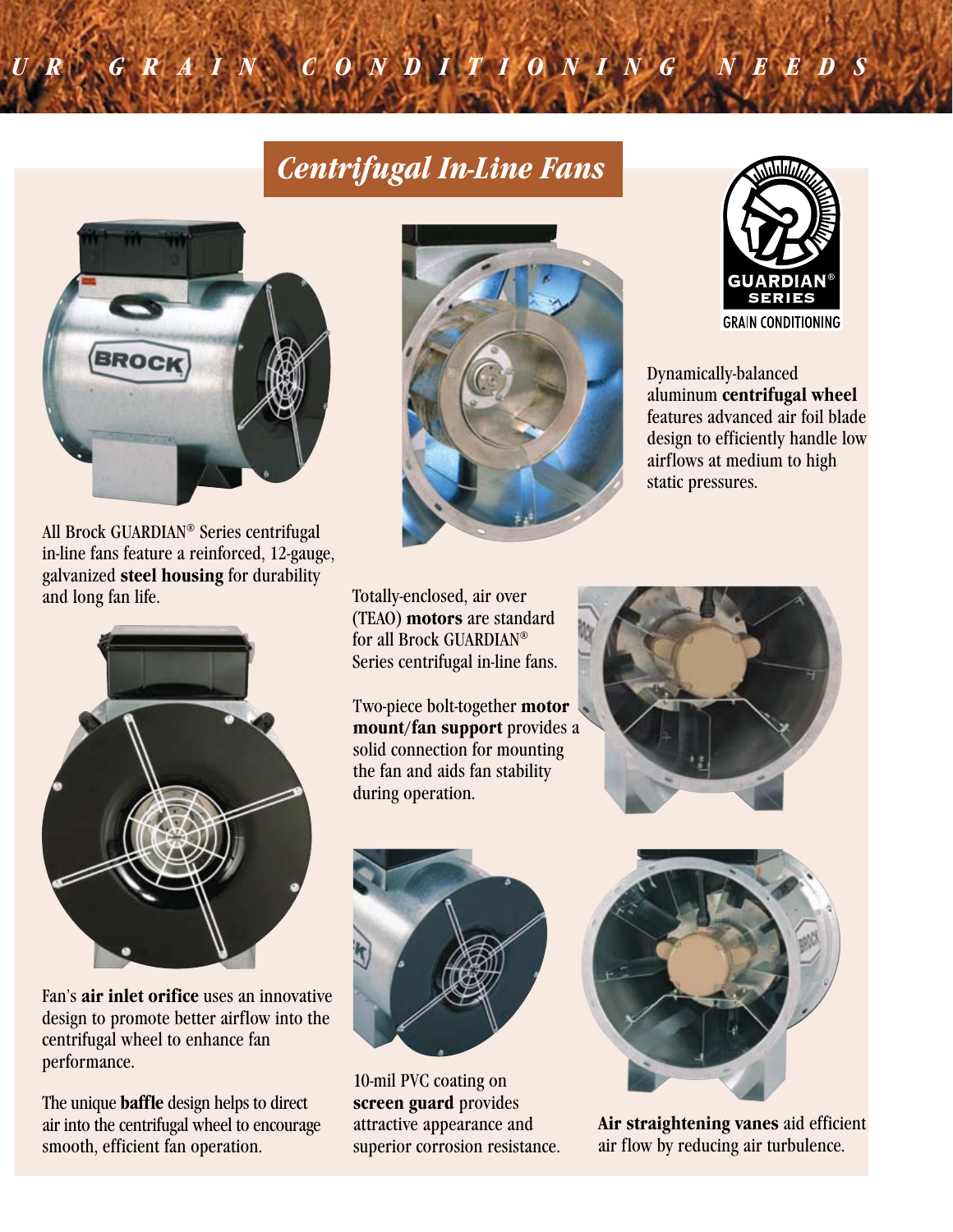# *S PE C I F I C C O N T R OL S , S T A N D A R D B O X*





A standardized control box is used with all Brock GUARDIAN® Series fans. Brock's controls are specifically matched to each fan unit and have adjustable overload protection.





Made of durable polycarbonate with a hinged translucent cover, the **control housing** is designed to be weather-, dust-,





and rodent-proof. Standard **Telemecanique**® **components** are used for safe

Telemecanique is not owned or licensed by CTB and is the sole property of its respective owner. **and reliable motor control.** 

*Axial Fans (3450 RPM)* **Air Flow Ratings (Cubic Feet Per Minute - CFM)**

*AIR FLO W RA T INGS*

|          |     |        |        |        |        |        | $\sim$ |        |        |        |        |        |        |       |       |       |
|----------|-----|--------|--------|--------|--------|--------|--------|--------|--------|--------|--------|--------|--------|-------|-------|-------|
| Model    | HP  | 0.0    | 0.5    | 1.0    | 1.5    | 2.0    | 2.5    | 3.0    | 3.5    | 4.0    | 4.5    | 5.0    | 5.5    | 6.0   | 6.5   | 7.0   |
| AX12-075 | .75 | 2,320  | 2,010  | 1.480  | 980    | 630    | 430    |        |        |        |        |        |        |       |       |       |
| AX12-1   | 1   | 2,320  | 2,010  | 1,480  | 980    | 630    | 430    |        |        |        |        |        |        |       |       |       |
| AX14-1   | 1.5 | 3,350  | 3,050  | 2,530  | ,950   | 1,410  | 1.000  | 740    |        |        |        |        |        |       |       |       |
| AX16-1   | 1.5 | 3,650  | 3,310  | 2,840  | 2,320  | 1,810  | 1,340  | 930    | 580    |        |        |        |        |       |       |       |
| AX18-2   | 2   | 4.750  | 4,390  | 3,920  | 3,350  | 2,700  | 2,040  | 1,430  | 990    |        |        |        |        |       |       |       |
| AX18-3   | 3   | 5.990  | 5.720  | 5,430  | 5.030  | 4,500  | 3,840  | 3,100  | 2,360  | 1.730  | 1,370  |        |        |       |       |       |
| AX22-4   | 4.5 | 9.160  | 8.670  | 8.250  | 7.790  | 7.220  | 6.510  | 5.650  | 4.710  | 3.770  | 2.970  | 2.480  |        |       |       |       |
| AX24-5   | 5   | 12,300 | 11,770 | 11.130 | 10,380 | 9,510  | 8,540  | 7,490  | 6,390  | 5,290  | 4,250  | 3,320  | 2,580  | 2,130 |       |       |
| AX24-7   | 7.5 | 13.500 | 13.140 | 12.630 | 11.960 | 11.170 | 10.270 | 9.290  | 8.250  | 7.190  | 6.140  | 5.130  | 4.210  | 3.440 |       |       |
| AX24-10  | 10  | 15,490 | 15,160 | 14,580 | 13.790 | 12,840 | 11,750 | 10,570 | 9,320  | 8.060  | 6.810  | 5,610  | 4,490  | 3,500 |       |       |
| AX26-12  | 12  | 14.690 | 14.090 | 13.570 | 13.070 | 12.550 | 11,990 | 11.350 | 10.620 | 9.780  | 8.820  | 7.740  | 6.540  | 5.240 |       |       |
| AX28-15  | 15  | 16,330 | 15,880 | 15,460 | 15,020 | 14,570 | 14,090 | 13,560 | 12,980 | 12,340 | 11,640 | 10,880 | 10,060 | 9,190 | 8,260 | 7,300 |